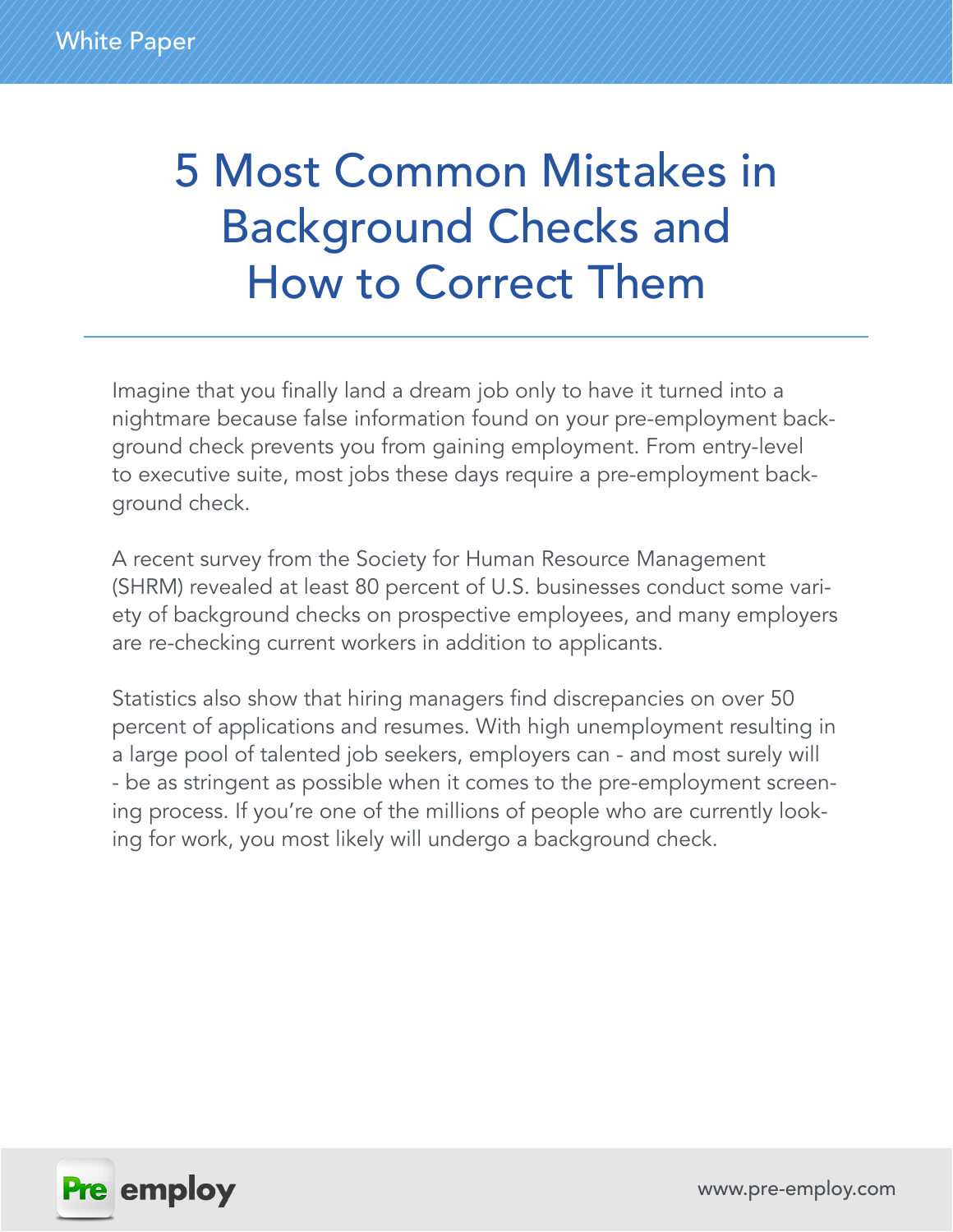## What's in a Background Check?

The types of searches that are induced in background checks depend on-thejob, but the majority of them include:

- A Social Security Number (SSN) Address Trace to locate addresses you may have lived at
- Some type of criminal record search (county, state, U.S. Crim, or federal)

In addition, many employers seek other information such as:

- A sex offender search
- Anti-terrorist search
- Employment/salary verification
- Education verification
- Prfessional license verification
- Motor vehicle driving records (MVR) search
- Credit report (mostly in jobs dealing with finances and executive level positions)

To ensure that your personal information is correct, you need to know what possible mistakes, errors and inaccuracies are most common during a typical background check. Once found, they can be removed or changed. Here are 5 common mistakes found in background checks and why they occur.

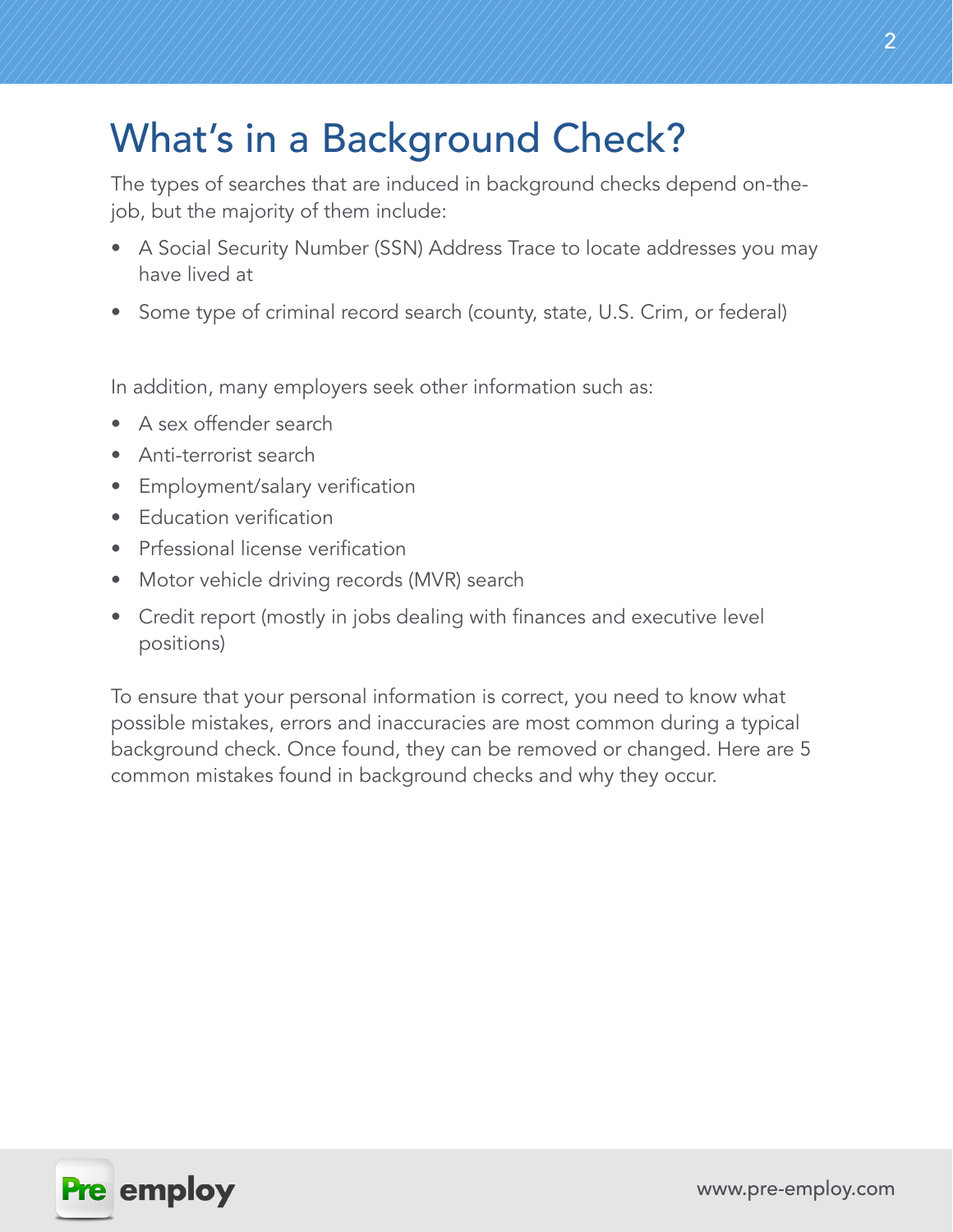### 1. Mistaken Identity

When you visit a social networking website - such as Facebook, Twitter or LinkedIn - are you surprised to discover that many other people share your name? Do some make you say "That's no the right (your name)! I'm me!" It shouldn't come as a shock that a subject of a background check can get mixed up with a less than desireable namesake. What's even more surprising, though, is the fact that most criminal record cases in the United States do not contain a social security number. As a result, courhouses use the name and date of birth as the main identifier. Therefore, it's very easy and common for the criminal record of another person to be returned that has your name, and in some cases, your birth date, as identifiers.

## 2. Incorrect Social Security Number

Your nine-digit social security number (SSN) is more important than your name because it's unique to you. However, a simple typo in one of the digits can lead to a wealth of trouble during a SSN Trace, which reports names and addresses used or associated with the number. It's often the first step in most background checks

## 3. Identity Theft and Fraud

Sometimes, it's no accident when another person ends up with your name and SSN. According to Javalin Research, identity theft increased 22 percent in 2008 and has victimized nearly 10 million U.S. adults. The unauthorized use of another person's personal information for financial gain is rapidly becoming a popular way to earn a living in today's economy. A criminal with your identity can commit crimes, get arrested, and skip a trail, leaving you with a warrant for your arrest.



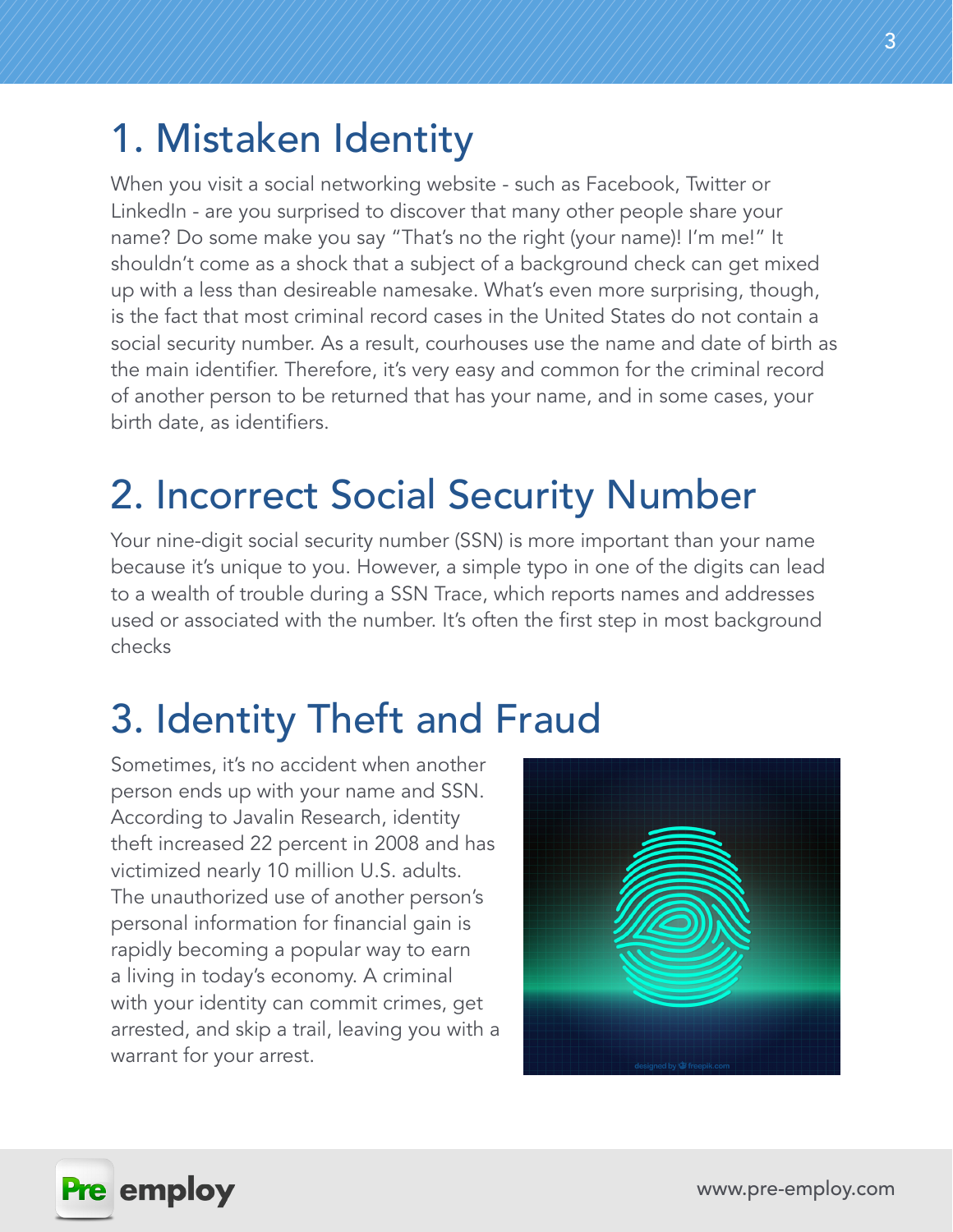## 4. Incomplete or Missing Information

Inaccurate and out-of-date information is bad enough, but sometimes your records contain incomplete or missing information that fails to tell employers the whole story about a criminal background. Most experts agree that upfront communication about any criminal record is the best practice to pursue. Most background checks do not contain all of the information in a criminal file - only partial information gleaned from a quick glace or electronic look-up of the record. Items such as dismissals, expungement, deferred adjudication, diversion programs, or successful completion of parole or probation may be left out in error. So, it's important to make sure the prospective employer knows all of the facts, including a criminal history.

### 5. Illegal Information

Many states have protections on what information may be included in a background check or how it's procured. For example, the states of California, Nevada and New Mexico limit the number of years back your background check report may go to a maximum of 7 years. Others - such as Kansas, Maryland, Massachusetts, New Hampshire, New York and Washington - allow the use of criminal records going back more than 7 years if the proposed salary is above a specific amount (\$20,000 - \$25,000 per year, depending on the state). Some states even restrict the types of records that may be reported. For example, California limits reporting marijuana convictions over 2 years from the date of reporting.

On a federal level, the use of some criminal records in a hiring decision can be deemed discriminatory. For more information, refer to the U.S. Equal **Employment Opportunity Commission quidelines on the use of criminal records.** 

Finally, the biggest issue is when background checks are performed without the applicant's written consent. All employers must request permission from the applicant or employee before running a background check through a third-party agency. This is a federal law that cannot be preempted by any state law.

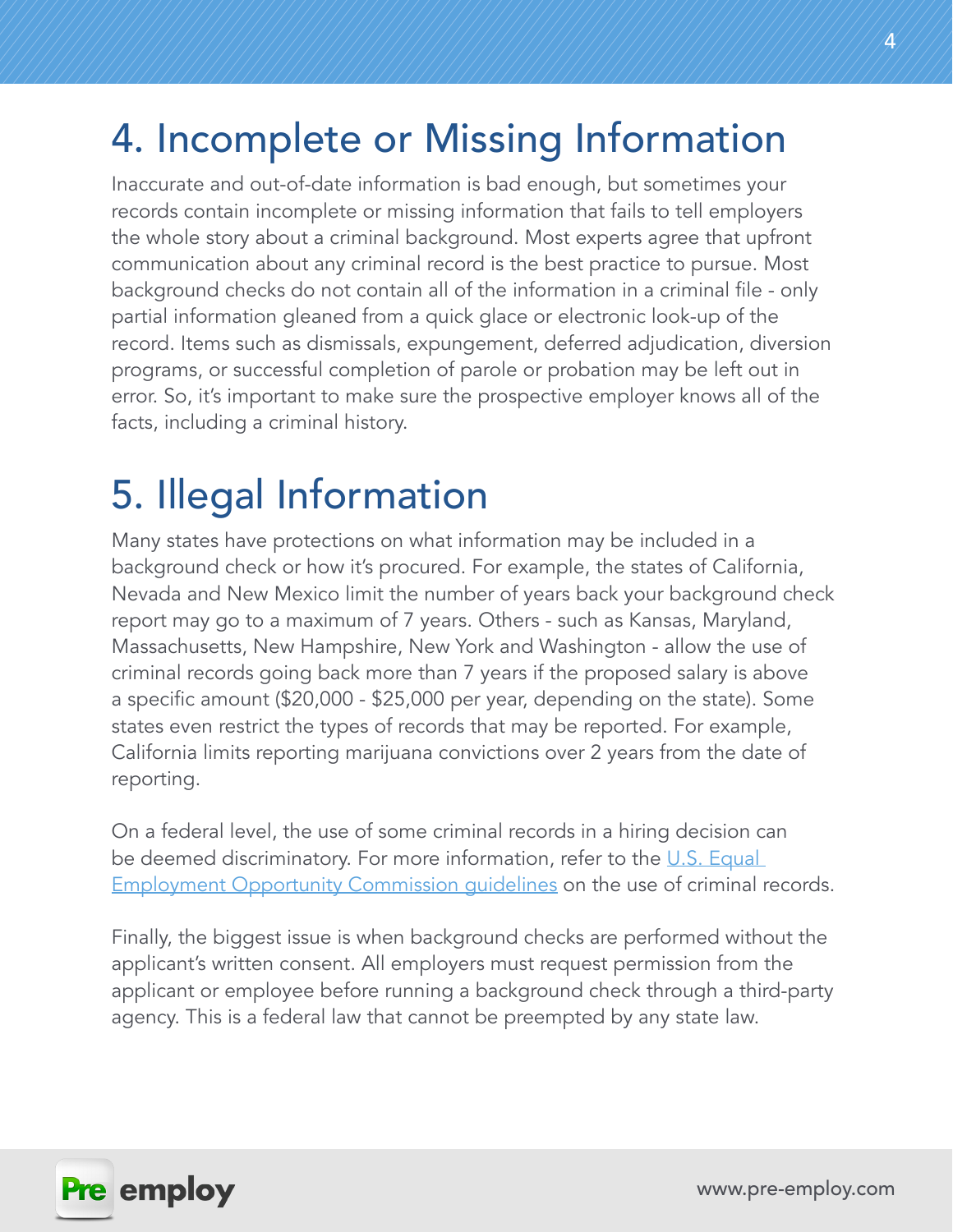## Correcting Errors Found on Background Checks?

The law is usually on the applicant's side when it comes to background checks for employment purposes. Prior to making a decision not to hire you, the employer must provide written notice of their intent to do so and the name of the background check company they used to collect information on you.

A copy of the report must be provided to you, and the employer must wait at least 5 days to allow you the opportunity to dispute the information within the report. If an error is indeed found and it's disputed, the employer and the background check company must reinvestigate the dispute, make any necessary corrections and provide proof to you that they've taken these steps.

# Avoiding Background Check Errors

Job seekers can avoid errors by ensuring their information is current, accurate and secure with a "personal" background check. Conducting a background check yourself initially will give you a sense of what personal information is on record for you and give you the chance to review it for any discrepancies or inaccuracies.

# Personally Identifiable Information (PII)

Personally Identifiable Information (PII) is personal information such as name, social security number (SSN), birth date, driver's license number and brith certificate.. From birth to death, every person leaves a trail of PII. It's up to consumers to ensure their Personally Identifiable Information (PII) is correct with a personal background check.

 The Federal Identity Theft & Assumption Deterrence Act of 1998 states that a person's PII - or "means of identification" - may also include alien registration number, government passport number, employer or taxpayer identification number, unique biometric data (fingerprint, voice print, retina or iris image), a unique ectronic identification number, address, routing code and telecommunication identifying information.

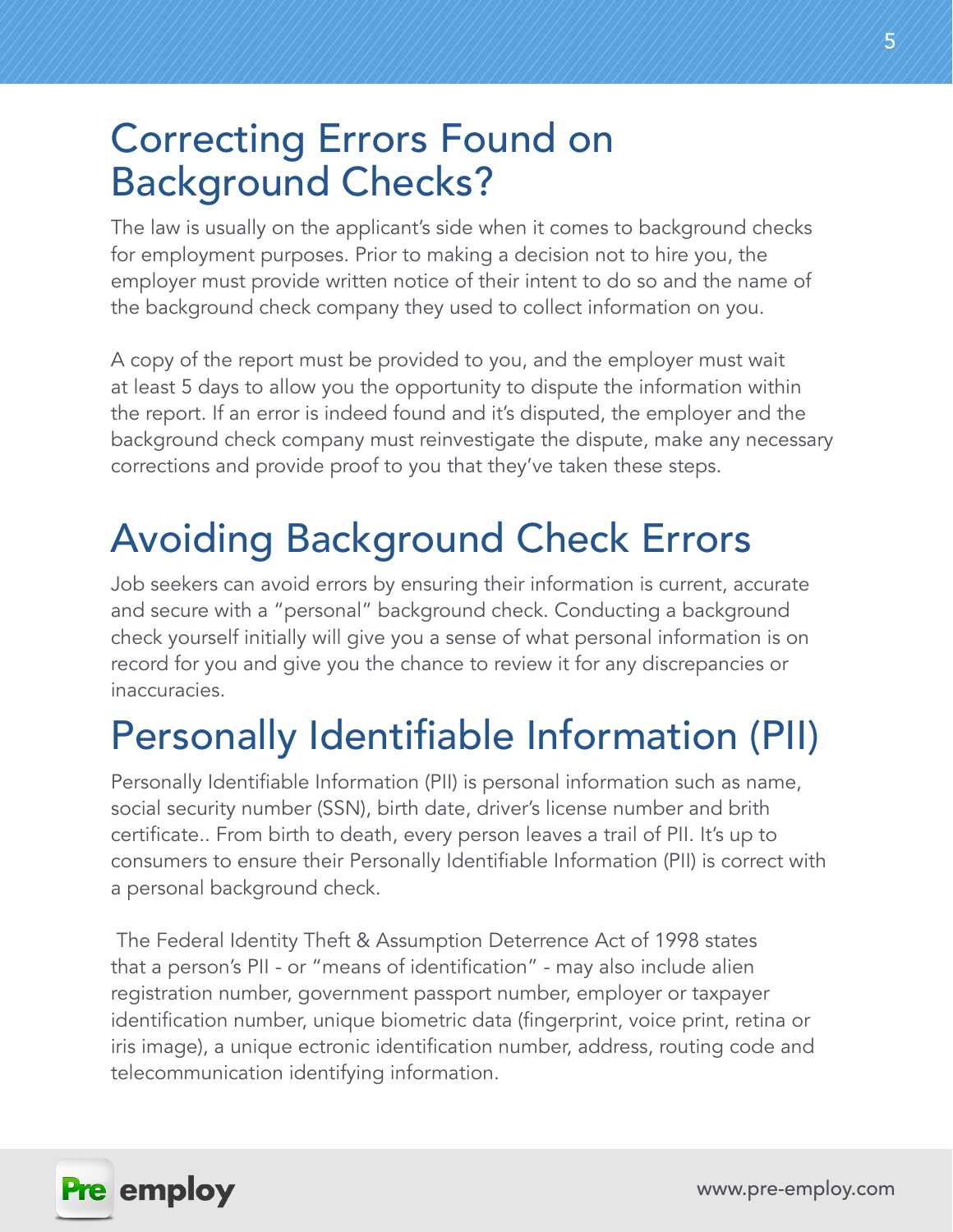Everyone has PII and is vulnerable to foreign privacy laws, or lack thereof, and should monitor that information as frequently as possible to expose bad practices, lessen the risk of identity theft and increase data privacy and security. With so many forms of PII and their prolific use in everyday life, the risk of identity theft is much greater, which makes security data privacy even more difficult.

## WHY PII Should Be Protected

According to reports from the Society of Human Resource Management (SHRM), more than 80 percent of U.S. businesses currently perform some form of pre-employment background check before the actual hire of a prospective employee.

Typical background checks consist of applicants voluntarily giving away their PII - everything needed to steal an identity. What most people fail to realize is the likelihood that much of the PII collected during a background check travels far beyond the security of U.S. privacy laws to a foreign call center or data warehouse with little to no standards for privacy protection. How could this happen?

In today's digital age, most information gathered during the recruitment and hiring process is stored electronically. For employers, Applicant Tracking System (ATS) software applications assist in the management of resumes and applicant information while enabling the electronic handling of recruitment and talent management needs. Meanwhile, an online Job Board System (JBS) where prospective employees use an Electronic Application Process (EAP) helps to match qualified candidates with the right jobs quickly, easily and successfully.

The protection of PII electronically collected through these methods should be of the utmost importance to any company. This whitepaper focuses on the data privacy and security of PII - specifically regarding of shoring, repurposing and reselling when used in the background screening industry, ATS and JBS, along with all aspects of everyday life - personally and professionally.

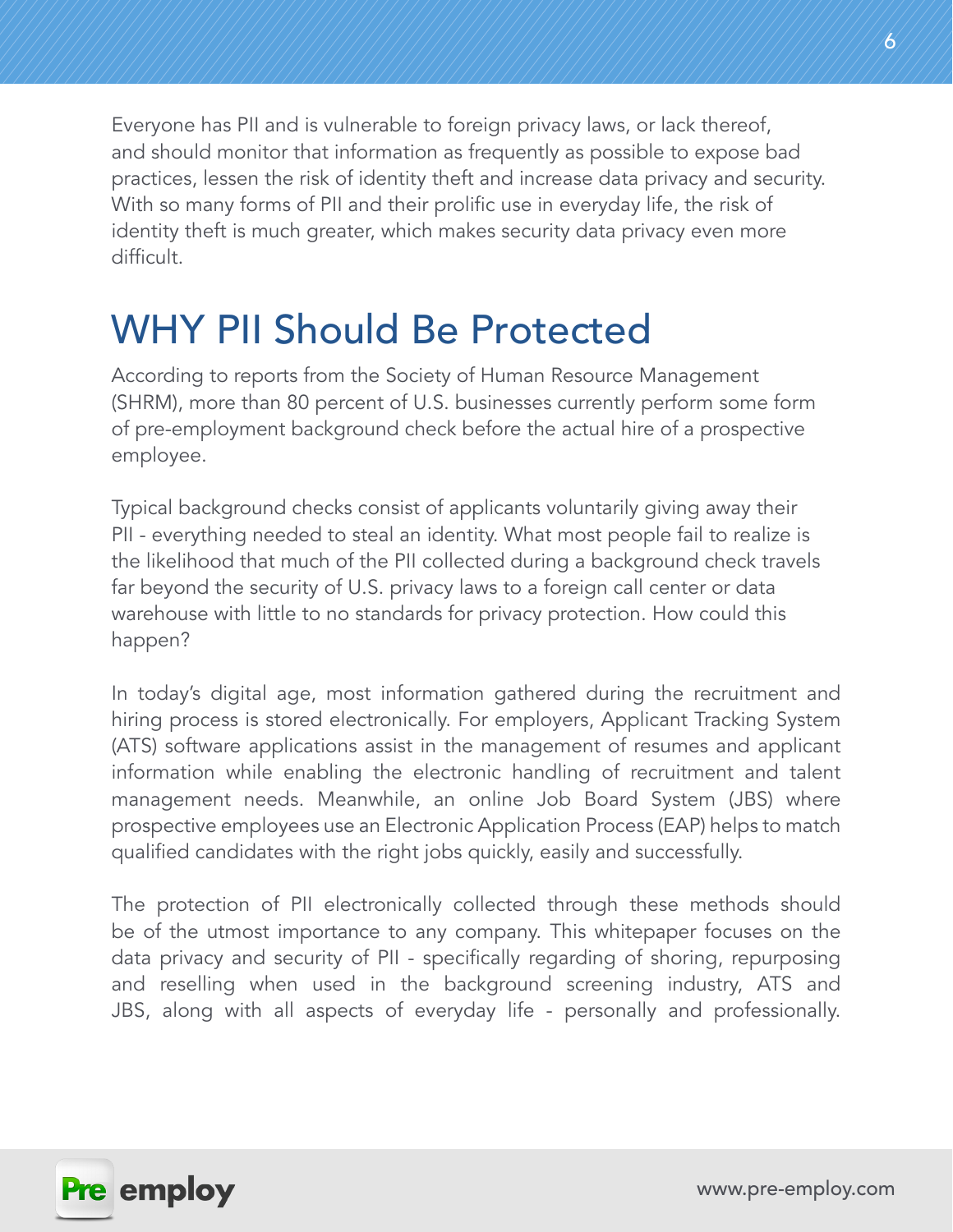## Data Security and Privacy

Data security is the means of keeping data safe from corruption and suitably controlling access to that information, helping to ensure data privacy and protect personal data. Data privacy is the relationship between collection and dissemination of data, technology, the public expectation of privacy and the surrounding legal and political issues. Privacy concerns exist wherever PII is collected and stored. Improper or non-existent disclosure control can be the root cause for privacy issues. Data privacy issues can arise in response to information from a wide range of sources, including:

- Healthcare records
- Criminal justice investigations and proceedings
- Financial institutions and transactions
- Biological traits (i.e. genetic material)
- Residence and geographic records

The challenge facing businesses today in the field of data privacy is how to share data when necessary, while at the same time protecting each individual's PII through effective data security and information security design.

# Identity Theft

Growing popularity of offshoring, repurposing and reselling PII and services has led to identity theft and loss of privacy. In recent years, offshore call center workers have defrauded U.S. bank customers, and identity theft gangs have sold thousands of offshored credit card and passport data for as little as \$5 each. As a result, many states have taken measures to prevent the misuse of PII in order to fight the rising tide of identity theft. Because of this, the federal government has taken action with the Gramm-Leach0Billey Act (GLBA) and the Health Insurance Portability and Accountability Act (HIPAA) of 1996. The FCRA also provides additional protection against identity theft.

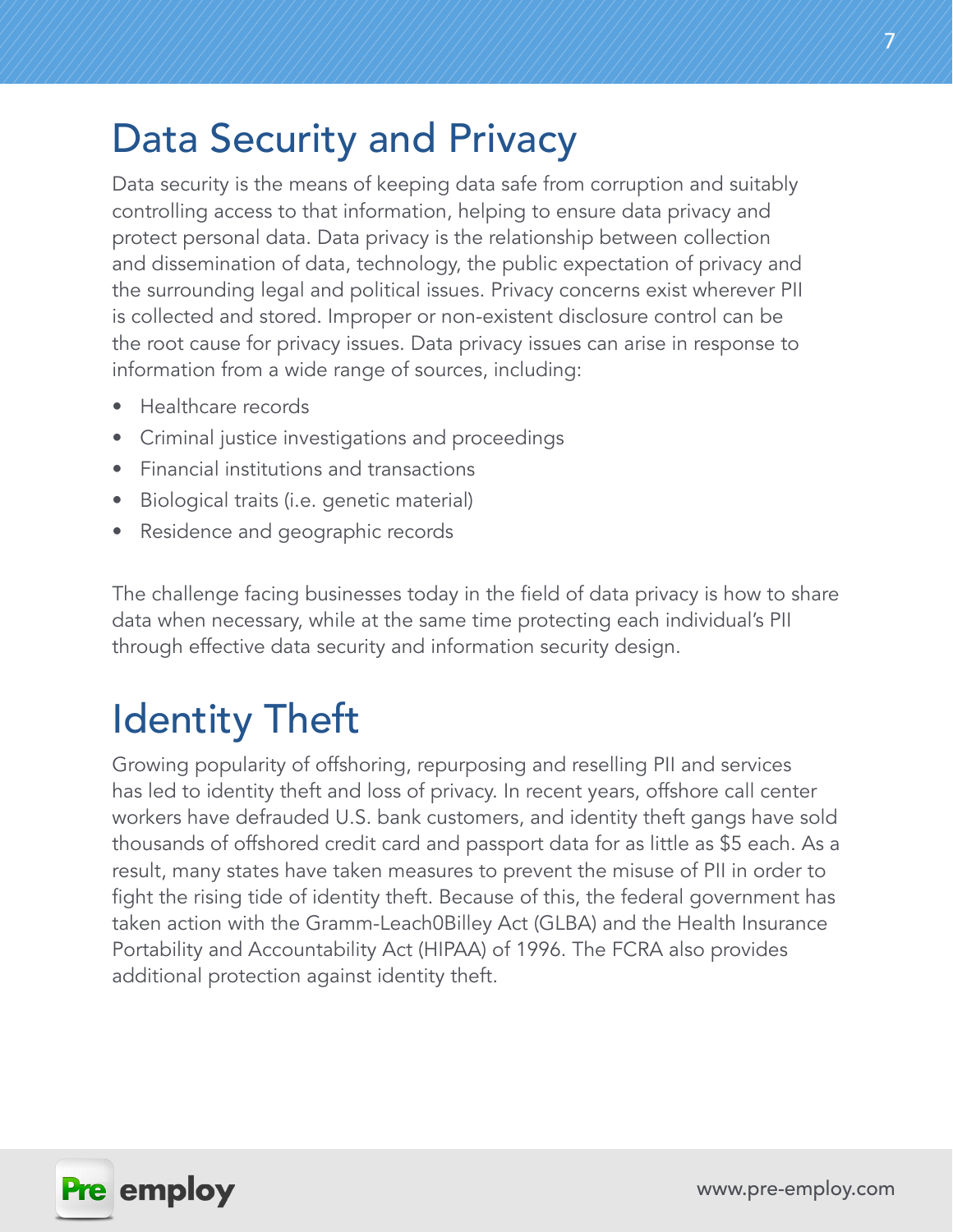Unfortunately, protection against identity theft ceases to exist once PII is sent overseas. While some countries outside of the U.S. have strong data and privacy protection laws, - such as the European Union (EU) states - many places where information is sent offshore for processing have little or no practical identity theft protection. However, they offer a way to cut costs. American citizens are unable to enforce their privacy rights overseas. It's neither practical nor cost-effective to access foreign courts, contact foreign police, lodge a complaing, or obtain assistance about identity theft. The lack of any meaningful protection once U.S. data is sent offshore is a major hurdle in the effort to combat identity theft and to protect privacy.

Identity theft continues to grow and thrive. The 2009 Identity Fraud Survey Report by Javelin Research revealed that the number of identity fraud victims has increased 22 percent to almost 10 million adults in the U.S. Approximately 1.8 million more adults were victimzed by identity fraud in 2008 than the previous year - the first year-over-year increase since Javeline Research began collecting data.

### Offshoring, Repurposing & Reselling PII: How Could They Do That?

How could a company send a U.S. citizen's Social Security number (SSN) overseas without the permission of its rightful owner? Because many background screening companies and ATS/JBS providers choose to ignore the dangers of identity theft and loss of data. l and continue to resell, repurpose, and offshore the PII of clients for data entry without their knowledge or consent. In this time of heightened security, such activities are a great risk to the personal privacy and personal data of U.S. citizens. Companies should consider more than just lower costs and this critical for clients to know that a slew of security exposures could be included with offshoring.

Unfortunately, all protections against identity theft as a practical matter cease to exist once offshoring sends data out of the U.S. Some countries outside of the U.S. have strong data and privacy protection laws. However, many countries have little or no practical identity theft protection. These countries are selected for offshoring because they offer a way to cut costs. It's difficult for a U.S. consumer to contact foreign policy to lodge a complaint about identity theft or to obtain assistance.

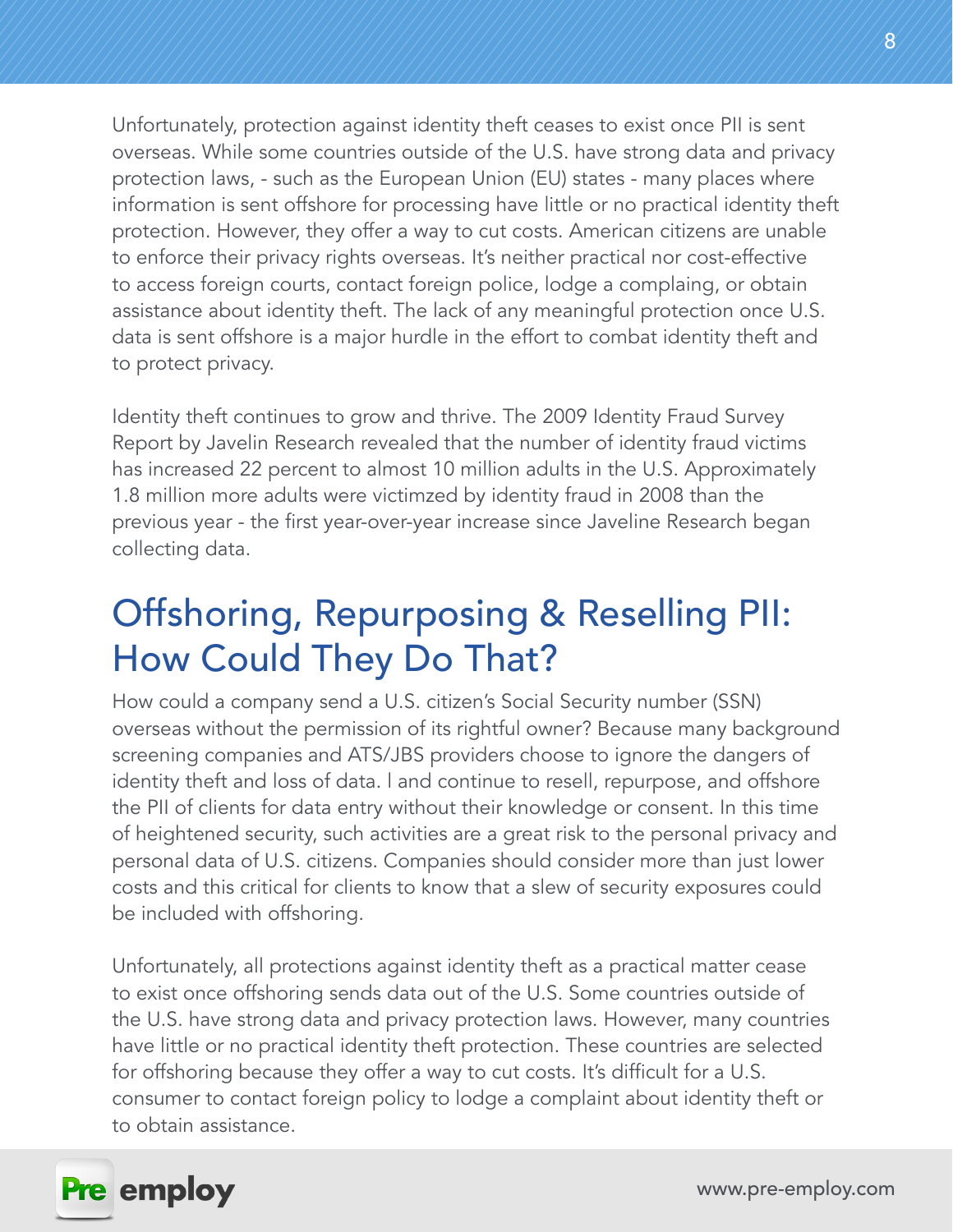### Privacy Laws

Privacy is a central element of the Federal Trade Commission's (FTC) consumer protection mission. Advances in technology make it possible for detailed PII to be compiled and shared cheaper and easier than ever. While these advances have produced many benefits, when PII becomes more accessible, companies, associations, government agencies, and consumers must take precautions to protect against the misuse of information. A key part of the Commission's privacy program is to make sure companies keep promises made to consumers about privacy, including precautions taken to secure consumers' personal information. In response to concerns about privacy, many Websites post privacy policies that describe how consumers' personal information is collected, used, shared and secured.

### Federal Trade Commission Act

Using its authority under Section 5 of the Federal Trade Commission Act, which prohibits unfair or deceptive practices in the market place, the Commission has brought a number of cases to enforce the promises in privacy statements, including promises aboutthesecurityofconsumers'personalinfomation.The Commission also used its authority to challenge information practices that cause substantial consumer injury. Under this Act, the Commission is empowered, among other things, to conduct investigations relating to the organization, business, practices, and managementof entities engaged in commerce.

### Fair Credit Reporting Act (FCRA)

The Fair Credit Reporting Act is enforced by the Federal Trade Comission (FTC) and promotes accuracy in consumer reports and is meant to ensure the privacy of information within them. The FTC educates consumers and businesses about the importance of personal information privacy and security. Under the Act, the Comission guards against unfairness and deception by enforcing companies' privacy promises about how they collect, use and secure consumers' personal information.

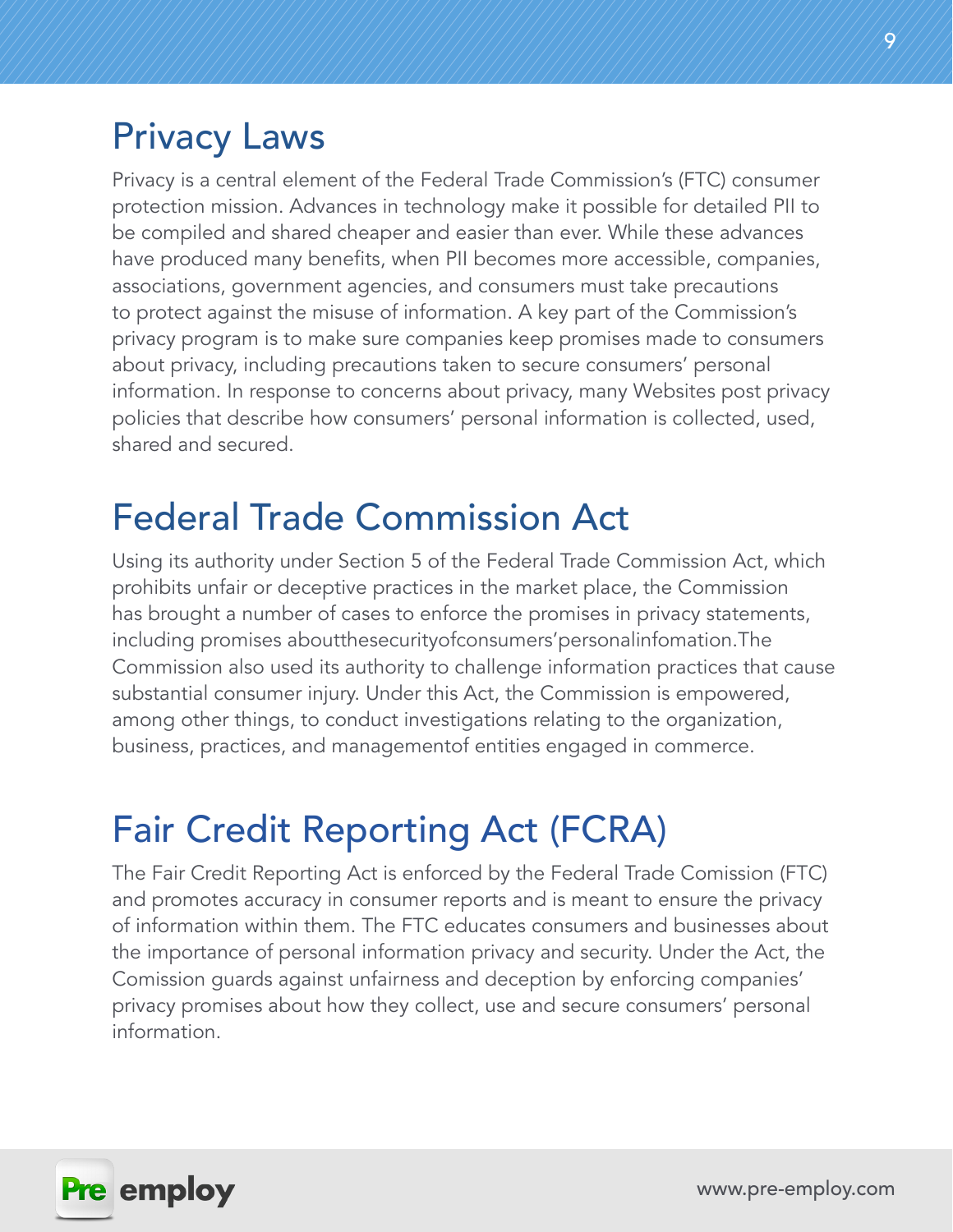Companies that gather, assemble and sell personal information are called Consumer Reporting Agencies (CRA). The most common type of CRA is the nationwide credit bureau such as Experian, Equifax and Trans Union. Other types include employment screening services that offer reports on consumers and are also governed by the FCRA. CRAs may sell information to creditors, employers, insurers and others in the form of a consumer report. To be covered by the FCRA, a report must be prepared by a consumer reporting agency - a business that assembles reports for other companies, such as a background check company. Background screening companies have a legal obligation to keep this information secure when it's in their possession.

Many states have passed laws or regulations to protect their citizens. In addition to complying with federal laws, businesses should look to state laws to make sure they're compliant. Despite these different rules, the FTC has tried to develop a single basic standard for data security that strikes the balance between providing concrete guidance and allowing flexibility for different businesses' needs. The standard is straightforward: companies must maintain reasonable procedures to protect sensitive information.

### The Gramm-Leach-Billey Act (GLBA)

The financial Modernization Act of 1999, also known as the Gramm-Leach-Billey Act or GLBA, includes provisions to protect consumers' personal financial information held by financial institutions. There are two principal parts to the

privacy requirements:

• The Financial Privacy Rule governs the collection and disclosure of customers' personal financial information by financial institutions. It also applies to companies, whether or not they're financial institutions, who receive such

information.

• The Safeguards Rule requires all financial institutions to design, implement and maintain safeguards to protect customer information and applies to financial institutions that collect data from their customers, and financial institutions (like CRAs) that receive customer information from other financial institutions.

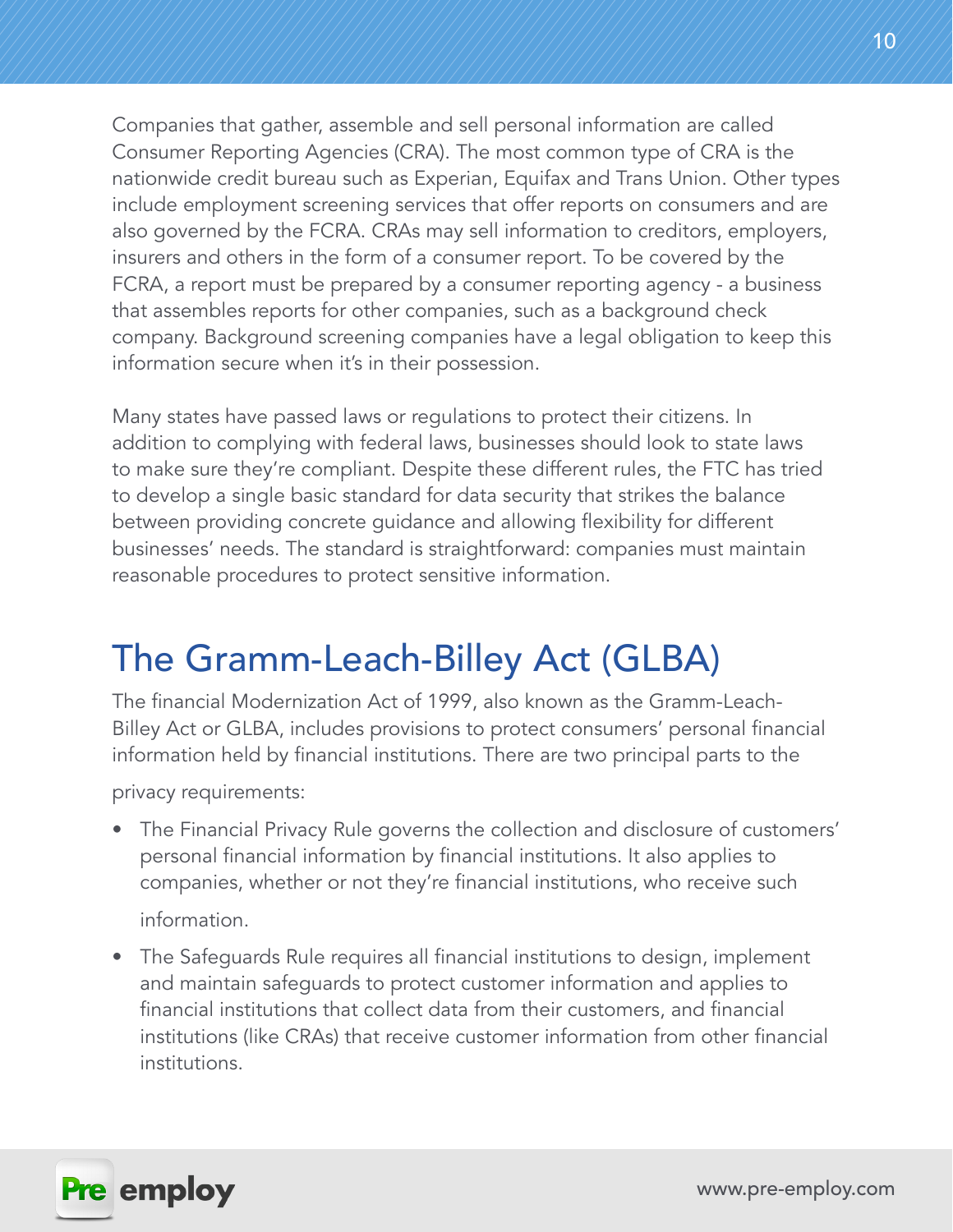### Health Insurance Portability and Accountability Act (HIPAA)

The Health Insurance Portability and Accountability Act (HIPAA), also known as the Kennedy-Kassebaum Health Insurance Portability and Accountability Act, was enacted by the U.S. Congress in 1996. Under HIPAA, someone with individually identifiable health information should have established procedures for individual health information privacy rights, and the use and disclosure of individual health information should be authorized or required.

### Employment Enhancement

Background checks have been performed by employers on prospective employees for years. Jobseekers requesting background checks on themselves in order to better their chances of getting hired is a recent development. By giving yourself a personal background check, you're taking control of your own personal information - a good idea no matter what your employment situation is - and telling prospective employers that you have nothing to hide.